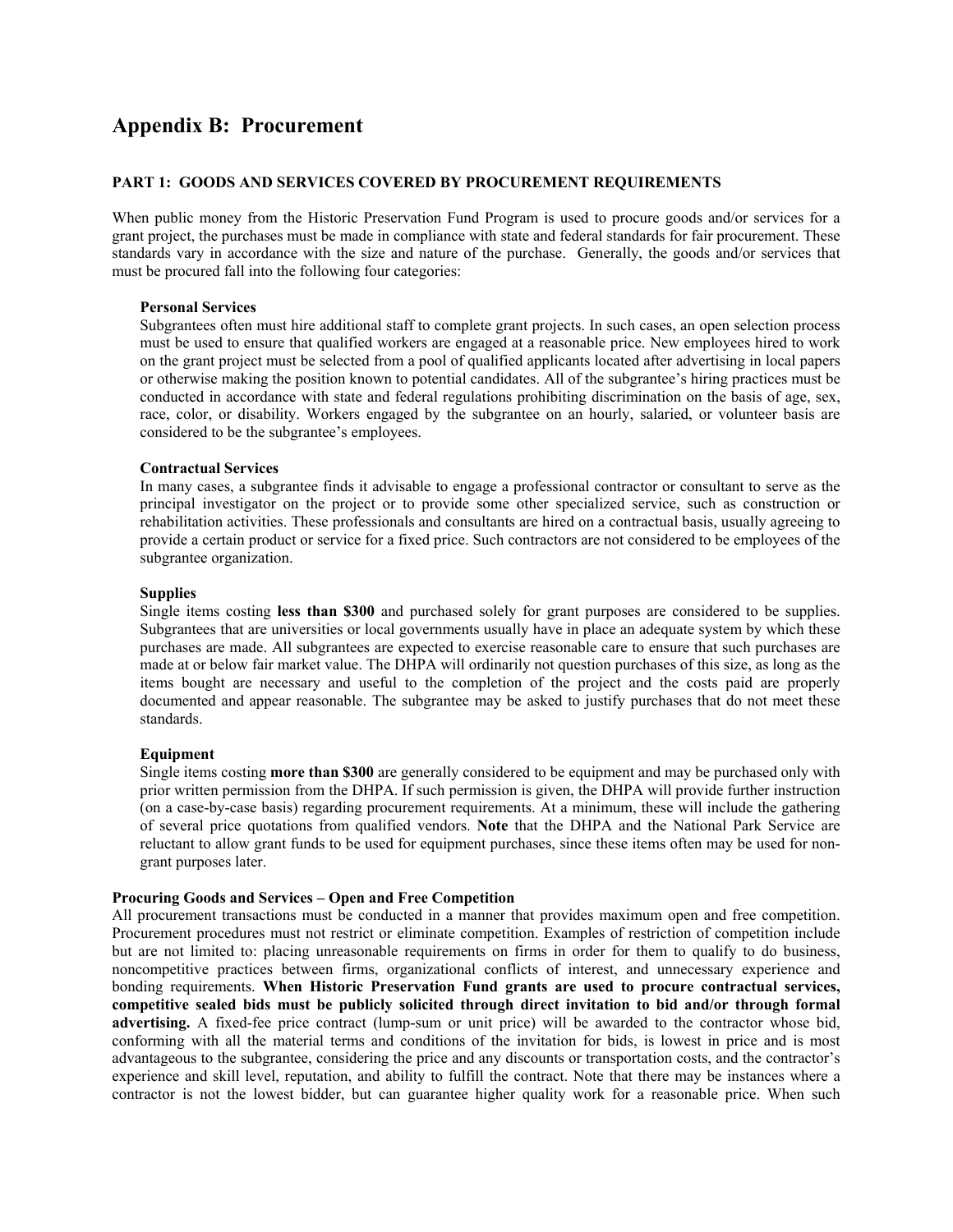situations can be documented and justified, and the difference in price is reasonable, it often makes sense to hire this bidder instead of the lowest bidder. Additional information and guidelines for the procurement process are given in the following pages of this Appendix.

## **Davis-Bacon and Related Labor Acts**

A commonly asked question is whether HPF subgrant projects must comply with the Davis-Bacon Act and related labor acts. The Davis-Bacon and related acts apply when the U.S. government is a party to a contract for construction services. In such instances, the contract must include federally determined local prevailing wage rates for construction activities. Under the HPF Program, all contracts are between the contractor and the subgrantee; neither the federal government nor the state government is a party to these contracts. In addition, the National Park Service reports that the National Historic Preservation Act, as Amended, which governs the HPF Program, is silent on the issue of compliance with Davis-Bacon and related acts. Therefore, it has been determined that Davis-Bacon does not apply to the HPF Program.

# **PART 2: AN OVERVIEW OF THE PROCUREMENT PROCESS**

The following requirements apply to **all** grants:

- The subgrantee must seek qualified bidders through an **open selection process** that includes at a minimum:
	- **a.** Preparation of a **bid proposal** specific enough to allow a vendor to prepare an appropriate bid. The proposal must include information on the work to be performed, qualifications that must be met, deadlines, compliance with certain standards and regulations, and the involvement of federal grant funds.
	- **b.** Submission of all bid documents and contracts to the DHPA for approval. **Note** that bid documents and contracts may not be distributed without prior written approval of these documents from the DHPA.
	- **c.** Advertising the opportunity through direct invitation to bidders and/or by formal advertisements placed in local and statewide newspapers. The bid period must span a minimum of fourteen (14) days. **Note** that newspaper advertisements are required only for procurements of goods or services expected to cost near or over \$100,000; newspaper advertisements are optional for procurements of goods or services expected to be less than \$100,000.
- The subgrantee must provide evidence that:
	- **a.** The fee for services rendered is appropriate considering the qualifications of the contractor, their normal charges, and the nature of the services to be provided; and
	- **b.** No contractor of equal qualifications, experience and skill level, and reputation is available for a lesser amount.
- After the open selection process, the DHPA must approve the qualifications of the contractor before the hiring process is completed. Consultants must meet the requirements of **36 CFR 61, Appendix A**, when required (**see** Appendix K: Federal Requirements for Principal Investigators). Contractors who have failed to perform adequately on past preservation projects may be rejected (whether the project was funded by the DHPA or the project was reviewed by the DHPA in the course of administering state and federal preservation programs in Indiana). **The grant recipient is cautioned not to make commitments to any parties prematurely as this may constitute a violation of fair procurement standards**.
- The grant recipient **may not** sign contracts with consultants, suppliers, or contractors for any aspect of project work until ALL of the following steps have been completed:
	- **a.** They have received written notification from the DHPA that the project application has been approved for funding by the State Historic Preservation Review Board and the National Park Service; and
	- **b.** They have been notified of the project start date entering into a contract prior to project approval constitutes pre-arrangement costs, which may not be allowable or reimbursable;
	- **c.** They have received written approval from the DHPA of drafts of the bid documents and contracts; and
	- **d.** They have submitted a formal "request to hire" letter, accompanied by the appropriate procurement documentation, and have received written approval of their choice of consultant or contractor from the DHPA.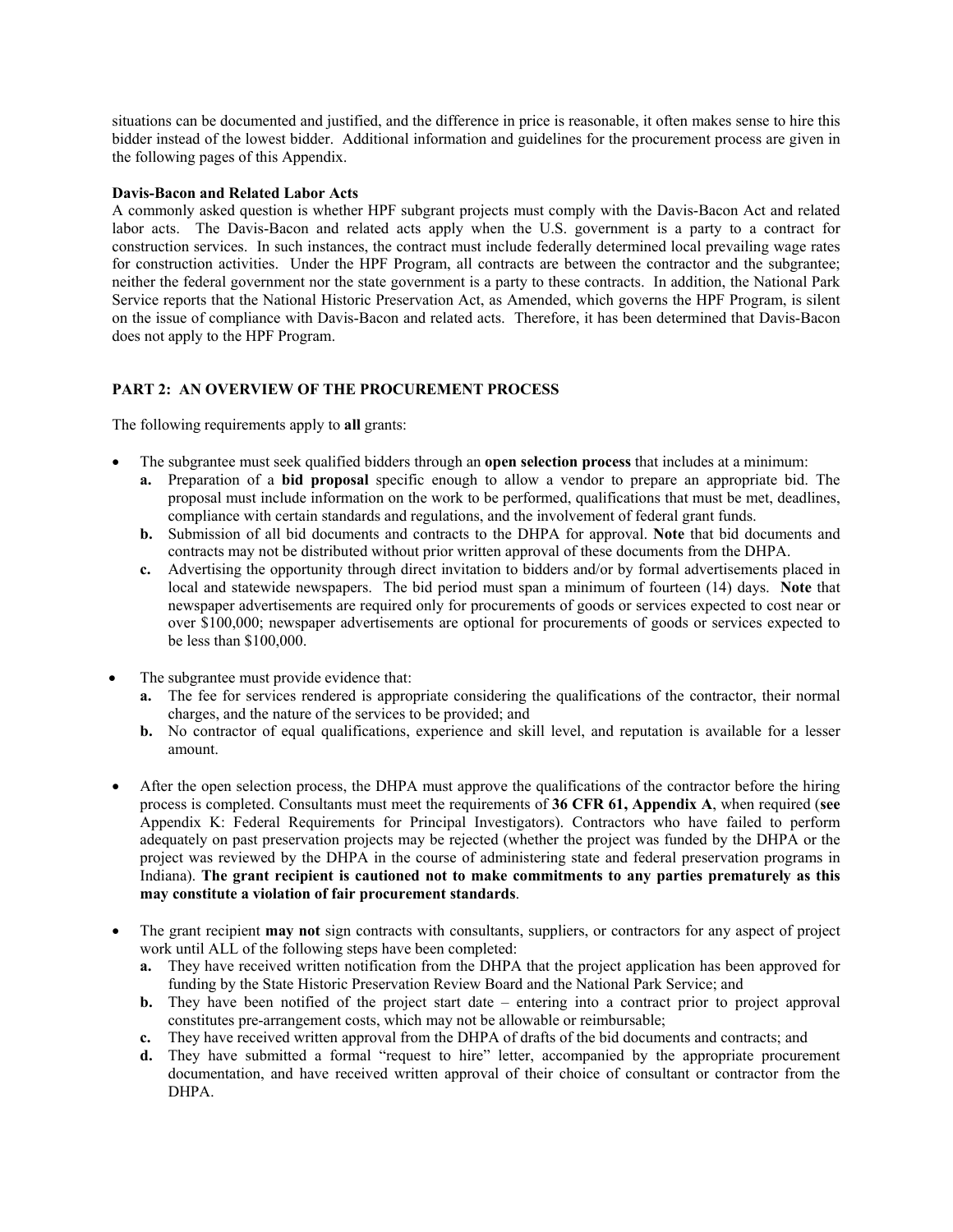# **PART 3: INITIATING PROCUREMENT**

## **Preparing the Bid Documents**

Bids must be solicited from an adequate number of known consultants, suppliers, or contractors for a minimum period of **fourteen (14) calendar days**.

The bid documents (and subsequently the contract documents) MUST include the seven following parts:

- **1. A clear and accurate description of the technical requirements** for the materials, products, or services to be procured, and a **clear definition or description of the work items or services being sought**. However, such description must not contain features that unduly restrict competition. The description may include a statement of the qualitative nature of the material, product, or service to be procured, and will set forth those minimum essential characteristics and standards to which it must conform if it is to satisfy its intended use. (For example, the work must meet *Secretary of the Interior's Standards and Guidelines for the Treatment of Historic Properties*.) Included in this section should be references to any **specifications and pertinent attachments** (such as Preservation Briefs, Tech Notes, or samples of similar products).
- **2. A list of all requirements that bidders must meet** and all other factors to be used in evaluating bids or proposals, such as prior experience working with slate roofing, previous experience in completing National Register historic district nominations, etc.
- **3. A payment schedule** for the reimbursement of contracted work. The DHPA normally withholds the final 15% of the total grant amount until the Program Area Staff has reviewed the completed project and found it to be in compliance with the applicable *Secretary of the Interior's Standards and Guidelines* and all other state and federal requirements. As a precautionary measure, subgrantees are urged to adopt a similar measure (15% contract retention until work is approved by the DHPA) to help guarantee that contract work will be completed successfully and in compliance with all of the project requirements, and that any necessary remedial work will be completed in a timely manner.

# **4. A deadline for the submission of bids**.

# **5. A deadline for the completion of work**.

**6. A termination for breach of contract clause**, which explains how the subgrantee may enact it, and the administrative, contractual, or legal remedies available to the subgrantee. Such language must describe the conditions under which the contract may be terminated for default, as well as conditions where the contract may be terminated because of circumstances beyond the control of the contractor. The following wording is only a sample of such a clause, and this wording may not be appropriate for all projects. Subgrantees are strongly encouraged to modify the following language as they see fit for their particular project and to seek legal advice for appropriate wording.

# **Termination For Breach of Contract**

 If the contractor fails to perform the work in an acceptable manner, the owner may give notice in writing to the contractor and his surety of such failure or refusal, specifying the same and directing what action shall be taken. Any one of the following will be considered sufficient justification for such notice:

- 1. Failure to begin the work under the contract within the time specified.
- 2. Failure to perform the work with sufficient supervision, workmen, staffing, equipment, and materials to insure the prompt completion of said work.
- 3. Unsuitable and/or unsatisfactory performance of the work.
- 4. Neglecting to or refusing to remove/replace defective materials and workmanship, or failure to perform anew such work as may have been rejected by the owner.
- 5. Discontinuing the prosecution of the work or any part of it.
- 6. Inability to finance the work adequately.
- 7. If, for any other reason, the contractor fails to carry on the work in an acceptable manner.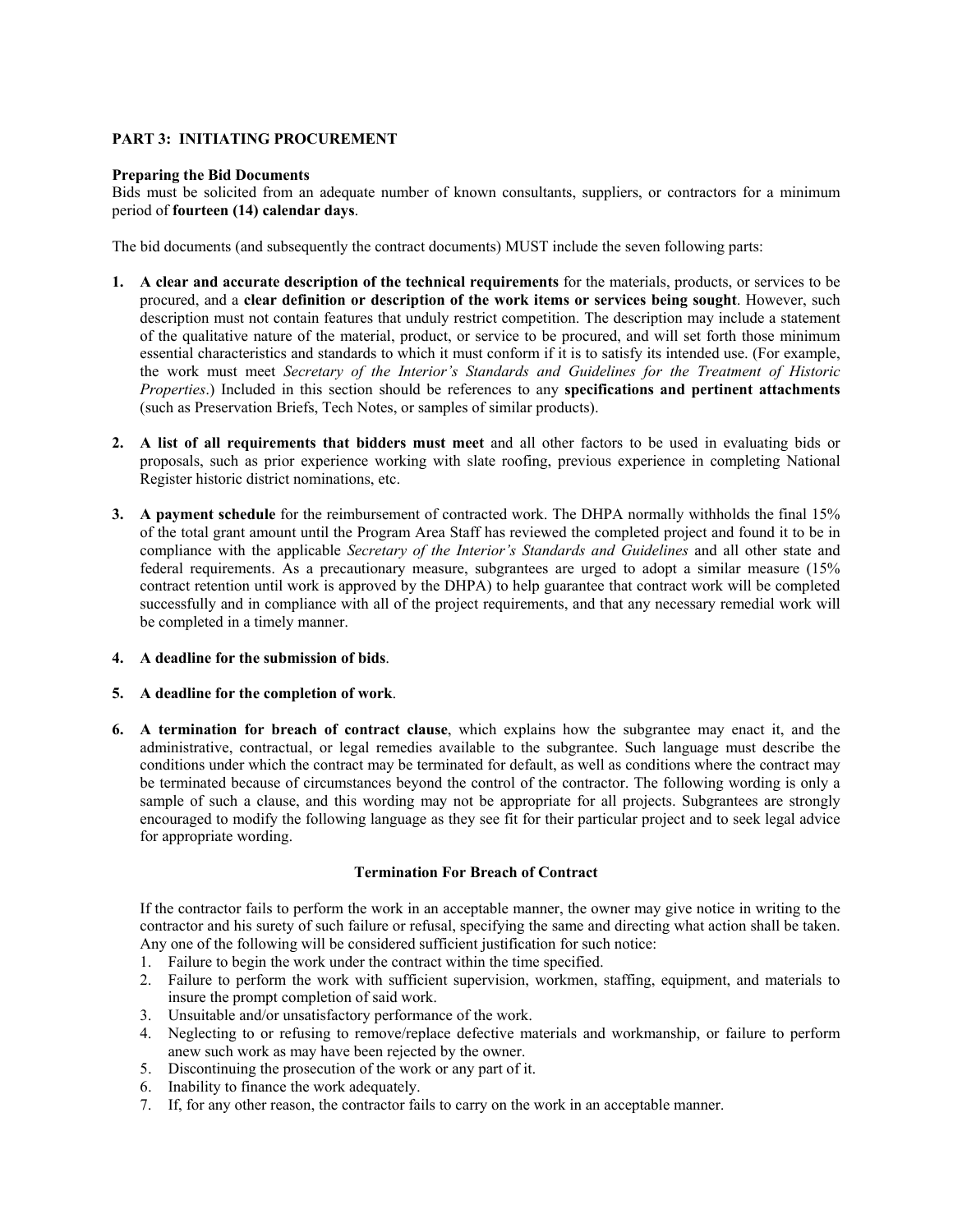If the contractor, or his surety, within a period of ten (10) days after such notice does not proceed in compliance therewith, then the owner shall have full power and authority, without violating the contract, to take the prosecution of the work out of the hands of said contractor, to appropriate or use any and all materials and equipment on the grounds as may be suitable and acceptable, and may, at his option, turn the work over to the surety, or enter into an agreement with another contractor for the completion of the contract according to the terms and provisions thereof, or he may use such other methods as, in his opinion, shall be required for the completion of said contract in an acceptable manner. All costs of completing the work under the contract shall be deducted from any monies due or that may become due of said contractor. In case the expense so incurred by the owner may be less than the sum that would have been payable under the contract if it had been completed by said contractor, then said contractor shall be entitled to receive the difference, but in case such expense shall exceed the sum that would have been payable under the contract, then the contractor and his surety shall be liable and shall pay to the owner the amount of said excess. By taking over the prosecution of the work, the owner does not forfeit the right to recover damages from the contractor or his surety for his failure to complete the work within the time specified.

- **7. Required federal language**. The bid documents (and subsequently the contract documents) must include the following language verbatim:
	- ¾ This project is funded in part by a grant from the U.S. Department of the Interior, National Park Service's Historic Preservation Fund Program and is being administered by the Indiana Department of Natural Resources, Division of Historic Preservation and Archaeology. Compliance with all applicable federal, state, and local laws, rules, and regulations is required.
	- ¾ Compliance with the applicable *Secretary of the Interior's Standards and Guidelines* is required.
	- ¾ The Indiana Department of Natural Resources, the Indiana State Auditor, the U.S. Department of the Interior, the Comptroller General of the United States, or any of their duly authorized representatives, will have access to any books, documents, papers, and records of the contractor that are directly pertinent to that specific contract, for the purpose of making audit, examination, excerpts, and transcription. Such records must be maintained for three (3) years after closeout of the contract.
	- ¾ No part of the money appropriated by any enactment of Congress will, in the absence of express authorization by Congress, be used directly or indirectly to pay for any personal service, advertisement, telegram, telephone, letter, printed or written matter, or other device, intended or designed to influence in any manner a Member of the U.S. Congress, to favor or oppose, by vote or otherwise, any legislation or appropriation by Congress, whether before or after the introduction of any bill or resolution proposing such legislation or appropriation; but this will not prevent officers or employees of the United States or its Departments or Agencies or employees of the State of Indiana from communicating to Members of Congress at the request of any Member, or to Congress through the proper official channels, requests for legislation or appropriations that they deem necessary for the efficient conduct of public business.
	- $\triangleright$  The project must be carried out in compliance with the Copeland Anti-Kickback Act (18 USC 874) as supplemented in Department of Labor regulations. This act provides that each contractor will be prohibited from inducing, by any means, any person employed in the construction, completion, or repair of public work, to give up any part of the compensation of which he or she is otherwise entitled.
	- $\triangleright$  The project must be carried out in compliance with Executive Order 11246, entitled "Equal Employment" Opportunity," as amended by Executive Order 11375, and as supplemented in Department of Labor Regulations (41 CFR 60).

## **Development Projects must also include the following federal language:**

 $\triangleright$  The project must be carried out in compliance with mandatory standards and policies relating to energy efficiency that are contained in the state energy conservation plan issued in compliance with the Energy Policy and Conservation Act.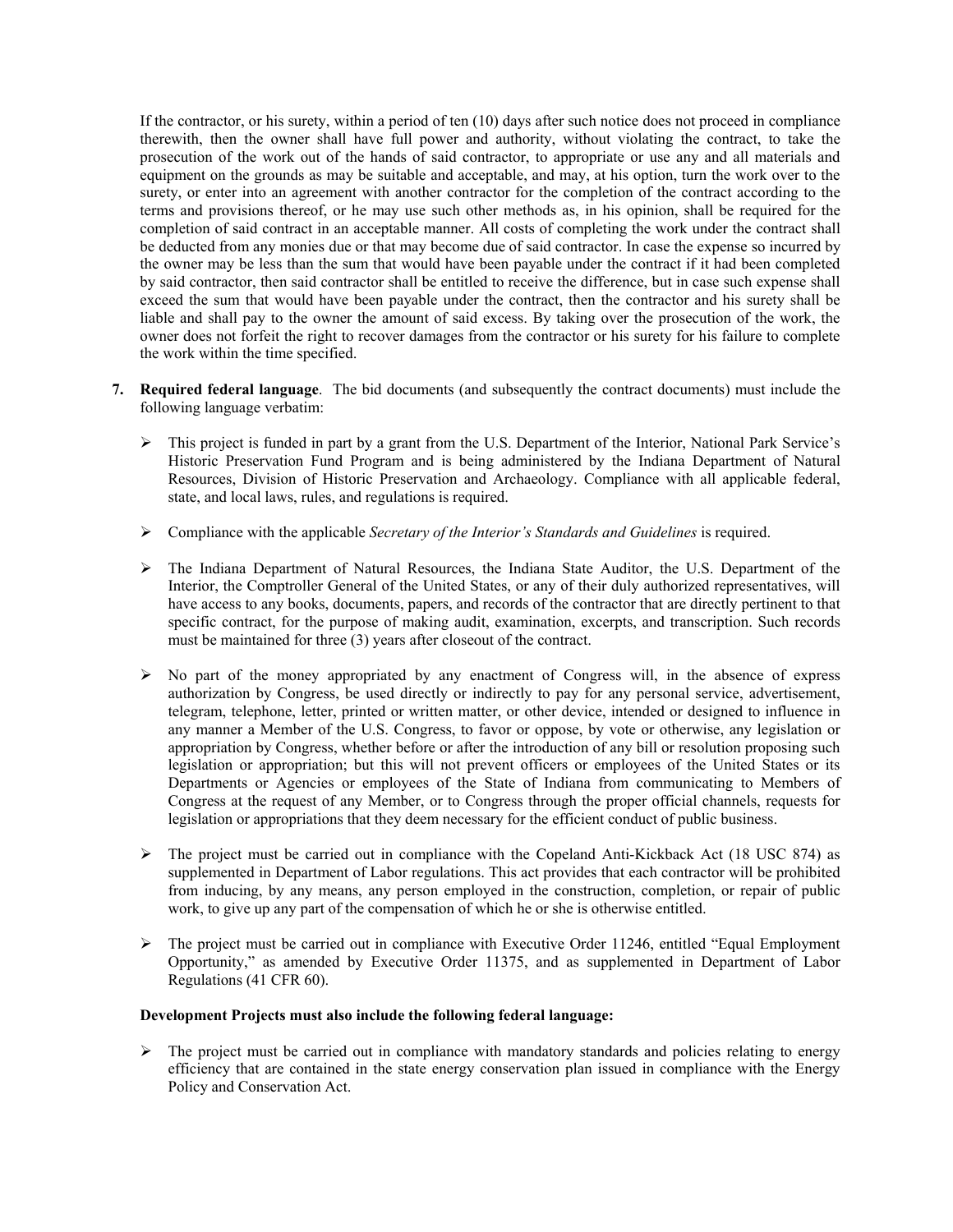- $\triangleright$  All contractors participating in projects receiving federal assistance must take the necessary steps to insure themselves and their personnel, and to comply with the applicable local, state, or federal safety standards including those issued pursuant to the National Occupational Safety and Health Act of 1970.
- $\triangleright$  Minimum standards for facilities to be used by the disabled are to be included in the project specifications to the maximum extent possible for any historic preservation construction grant (consistent with the *Secretary of the Interior's Standards for Rehabilitation*), as required by the Architectural Barriers Act of 1968, as amended (Public Law 90-480, 42 USC 4151 et. seq.), and Section 502 of the Rehabilitation Act of 1973 (Public Law 93-112, as amended, 29 USC 792).

#### **Development Projects with ANY painting activities must also include the following federal language:**

 $\triangleright$  The project must be carried out in compliance with Section 401 of the Lead-Based Paint Poisoning Prevention Act (Public Law 91-695, 84 Stat. 2078, as amended by Public Law 93-151, 48 USC 4801 et. seq.), which prohibits the use of lead-based paint in residential structures constructed or rehabilitated with federal assistance.

#### **Procurements Less Than \$100,000**

Any contract for goods and/or services that is expected to be less than \$100,000 may be handled by direct invitation to bid sent to a minimum number of qualified bidders. After approval of the bidding documents by the DHPA Grants Staff, the invitation to bid must be mailed to a MINIMUM of five (5) qualified bidders. Invitations to bid should be sent by certified mail with a return receipt card. This return receipt will provide the proof that the invitation to bid was mailed in the event that the invited contractor does not respond. In order to satisfy state and federal fair procurement standards, it is important to be able to document that an acceptable minimum number of qualified bidders was included in the bidding opportunity. If fewer than five (5) bidders respond, fair procurement standards are satisfied so long as the subgrantee can prove that it made a good faith effort to secure at least five (5) bids. Therefore, it is imperative to maintain documentation of the invitation to bid mailing by return receipt cards. Grant recipients are strongly encouraged to send direct invitations to bid to more than five (5) potential bidders whenever possible because this increases the chances of finding a qualified contractor for a price that is within the project budget.

If the subgrantee anticipates that a contract for goods and/or services may be close to \$100,000, it is usually best to formally advertise the bidding opportunity in the newspaper (as explained below) and also send direct invitations to bid (as described above). If no newspaper advertisements are placed and all responses to direct invitations yield bids in excess of \$100,000, the bidding is void and must be rebid with formal advertisements in newspapers. Obviously, this could delay initiation of the project.

#### **Procurements Greater Than \$100,000**

Any contract for goods and/or services that is expected to equal or exceed \$100,000 must be formally advertised by placing an "Invitation to Bid" in a major newspaper that covers the area affected by the project. Notices should be published at least **three** times (either three successive times in one publication, or published one time simultaneously in three different publications). The DHPA recommends also advertising in a minority newspaper serving a similar area, although this is not strictly required. Contact the DHPA for a listing of the appropriate newspapers in which to place public advertisements. The ads must be placed **at least fourteen (14) days prior to the bid date**, and **must** include the required federal language given below. Minimum documentation of formal advertising for audit purposes consists of a copy of the actual advertisement run in the appropriate newspapers or a publisher's affidavit and invoice showing the dates that the advertisements were published. Note that the costs of newspaper advertisement are reimbursable under the grant, although these costs may not have been written into the original project budget.

Although newspaper advertisement is mandatory for procurements over \$100,000, subgrantees are strongly encouraged to supplement the newspaper advertisements by also sending out direct invitations to bid. This will help ensure that the bidding opportunity is brought to the attention of qualified local contractors who might not learn of the project through the newspaper advertisement. However, there is no minimum number of contractors that must be invited in this instance.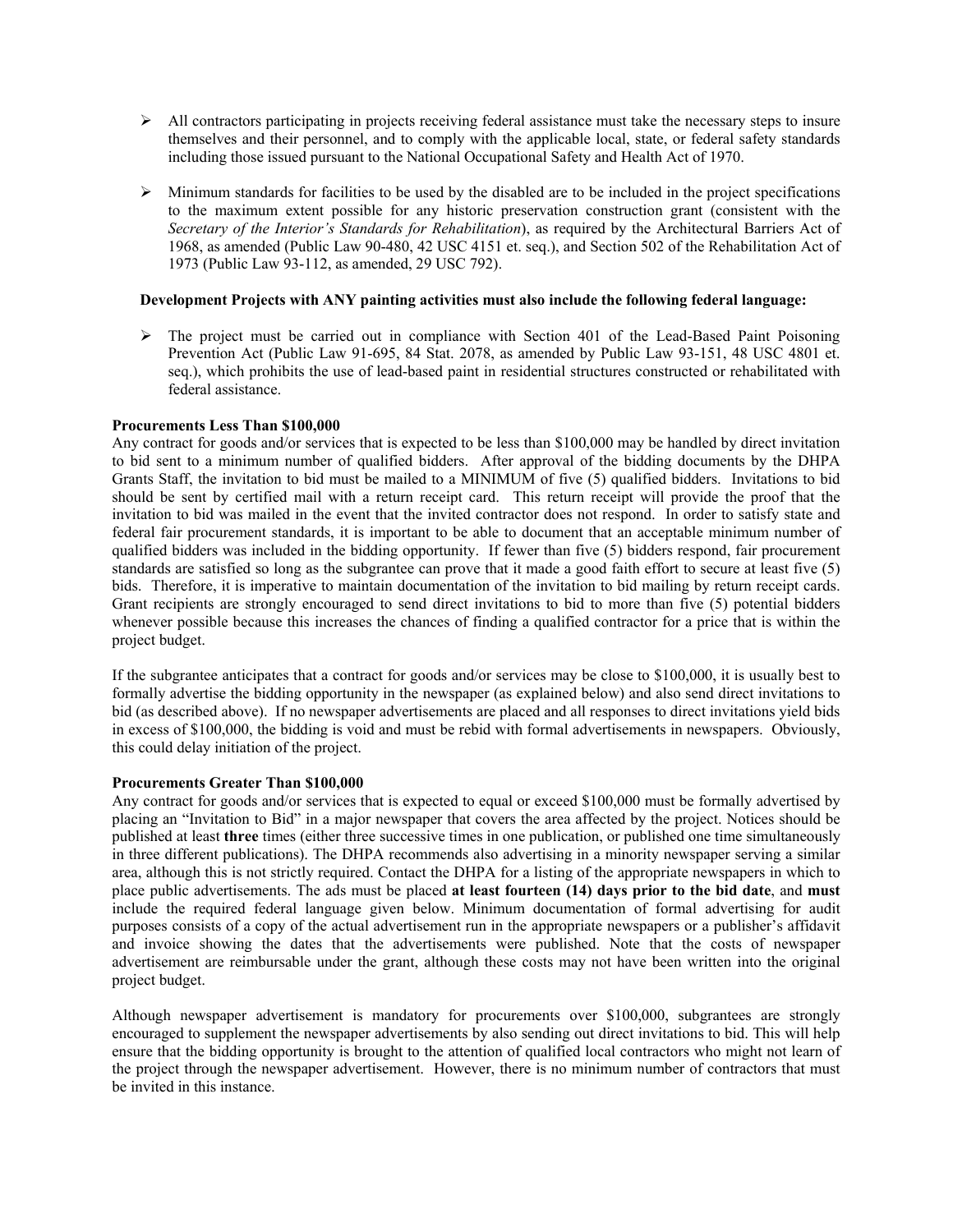### **Federal Language for Use in Newspaper Advertisements ONLY**

Formal advertisements must state that federal funds are assisting with the project and that compliance with all applicable federal, state, and local laws, rules, and regulations is required. In an effort to keep newspaper advertising costs to a minimum, the bid advertisement prepared for newspapers does not require the full version of the federal language outlined above, but **MUST** include the following paragraph:

¾ This project is funded in part by a grant from the National Park Service's Historic Preservation Fund Program administered by the Indiana Division of Historic Preservation and Archaeology. Compliance with all applicable federal, state, and local laws, rules, and regulations is required, including: federal and state audit requirements, prohibition on lobbying activities, the Copeland Anti-Kickback Act, the Energy Policy and Conservation Act, the National Occupational Safety and Health Act, the Lead-Based Paint Poisoning Prevention Act, the Architectural Barriers Act, and Executive Orders and Department of Labor regulations regarding Equal Employment Opportunity.

Notices for newspaper advertisement must be submitted to the DHPA Grants Staff for review and approval **before** publication. They can be submitted by fax (317) 232-0693 or by email (**see** contact information on page 1).

#### **PART 4: COMPLETING PROCUREMENT**

#### **Preparing the Contract Document**

Once the bidding opportunity has been made public through direct invitations to bid and/or newspaper advertisements, it is a good idea to begin preparing the contract document. This will help save time later when the DHPA has approved the subgrantee's request to hire a contractor. The contract MUST contain all of the same project requirements and required state and federal language as did the invitation to bid, as well as the deadline for the completion of work, the termination for breach of contract clause, and the payment schedule. Once the bidding document has been approved, the subgrantee may simply revise it to create a contract document. The subgrantee will need to insert the subgrantee organization's name and a space for the contractor's name, a space for the fee to be paid for the goods and/or services to be provided, and lines for signatures. The DHPA must review and approve the draft contract document before it is released for signature.

#### **Selecting a Bidder**

It is not always necessary to award the contract to the lowest bidder. There may be instances where a contractor is not the lowest bidder, but can guarantee higher quality work for a reasonable price. When such situations can be documented and justified, it often makes sense to hire this bidder instead of the lowest bidder. For example, a roofing contractor that deals primarily with slate roofs would be preferable to a lower bidding contractor with no experience working with slate roofs, assuming a modest cost difference between the two bids. Remember that a contract for any aspect of project work cannot be entered into without the prior written approval of the DHPA.

If unusual circumstances arise surrounding the awarding of contracts, the DHPA should be consulted. Examples of unusual circumstances are failure to receive a sufficient number of bids, great disparity in bid quotations, or intent to award a contract to someone other than the lowest bidder. The subgrantee must maintain adequate records to document any procurement. These records will include, but are not necessarily limited to, information pertinent to the following: rationale for the method of procurement, selection of contract type, all bids received, contractor selection or rejection notices, and the basis for the cost or price of the goods and/or services to be provided.

# **Preparing the "Request to Hire" Packet**

Once the subgrantee has selected a bidder, written approval of this selection must be obtained from the DHPA before a contract for services is signed. The subgrantee should send the DHPA a formal "request to hire" packet consisting of an explanatory cover letter and supporting documentation.

The cover letter must include all of the following parts:

- A brief history of the procurement process that indicates which contractors received direct invitations to bid and which newspapers (if any) ran advertisements of the bidding opportunity;
- A list of all bidders with their bid price;
- An explanation of bidding irregularities, if any;
- A justification for hiring someone other than the low bidder, if applicable;